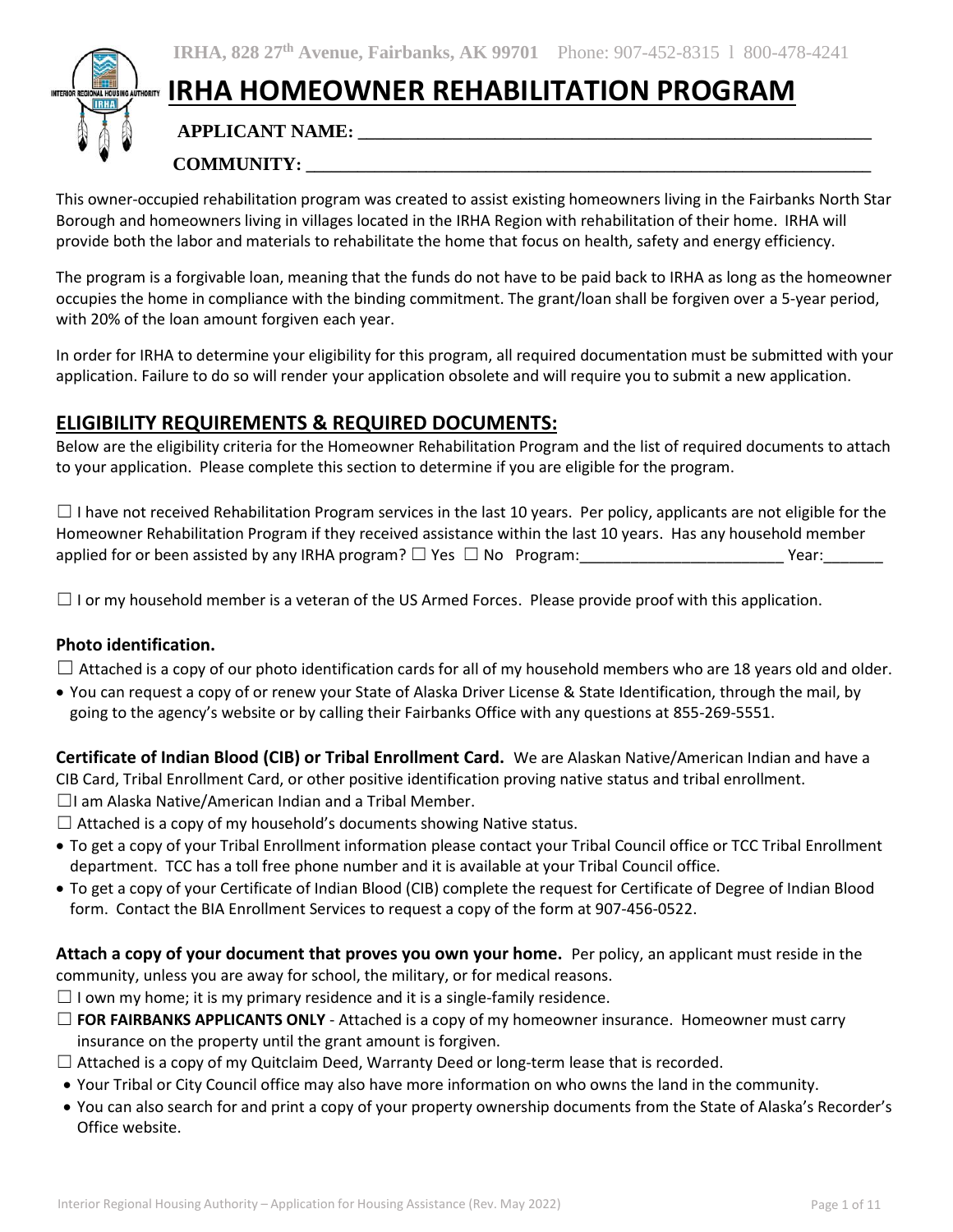#### **Applicants who have a balance due to IRHA are not eligible to receive program assistance until the debt is resolved.**

 $\Box$  I do not owe IRHA or AHFC money, either by a past due balance or collections.

 $\Box$  I or my household members have not committed fraud in connection with any IRHA or HUD programs or failed to disclose previously committed fraud in connection with IRHA or HUD programs.

- $\Box$  We have not been evicted or suspended from any IRHA or HUD programs.
- If you have a balance due to IRHA, please contact IRHA Housing or Planning Supervisor, at 907-452-8315, to prepare a payment plan. If your payment plan is approved your household may be eligible for the Homeowner Rehabilitation Program.

**Criminal history for each household member who is 18 years old and older.** Per policy, if you or a household member are convicted of drug-related or physical violence crimes in the last five (5) years you must verify successful completion of a certifiable program in order to be eligible for the program.

- $\Box$  None of my household members have a criminal history that includes drug related or physical violence crimes.
- $\Box$  Attached is proof that we attended a certified program to prove our steps towards recovery.
- $\Box$  None of my household members are required to register as a sex offender.
- $\Box$  Attached is the criminal history of all household members 18 years old and older.
- Attached is a form to fill out and submit to the Alaska State Troopers to request your household members printed report. If you have any questions, please contact the AST Criminal Records department at 907-269-5767.
	- $\circ$  Remember to request a copy for all household members 18 years old and older.
	- o Remember to include your payment. The cost is \$20.00 per request.

**Attach a copy of the following income documents.** My household's ESTIMATED annual income is at or below HUD's income limit. We have provided a form to help you calculate your household's annual income. See the next page.

- Pay stubs for the last two pay periods for all employed household members. You can request a copy from your employer.
- \_\_\_\_ SSI, SSA, SSID verification. Please attach your most recent payment information from the Social Security Administration.
- \_\_\_\_ Prior year Federal Tax Return for all household members. You can request a copy of your tax return from the IRS or from the business where you completed your tax return. Attached is a form you can complete and fax to the IRS at 855-800-8105 to request your tax documents.
- \_\_\_\_ Prior month bank statement for all bank accounts and all household members with a bank account.
- \_\_\_\_ Proof of Native Corporation (regional and village) dividends. You can request a copy of your dividend verification document from your Regional and Village Corporations.
- \_\_\_\_ Other Income includes the following:
	- ☐ Unemployment Benefits
- ☐ Child Support

☐ Veteran's Disability

- ☐ Workers Compensation
- $\Box$  Alimony ☐ Retirement Funds
- $\Box$  Severance Pay
- \_\_\_\_ If you own a small business, please attach a copy of your prior year business' tax documents.

**Essential Family.** I am designated as an Essential Family in the Community.

- $\Box$  A copy of the Tribal Council's Resolution was provided to IRHA.
- $\Box$  A copy of my employment verification is attached.

## **Please contact us with any questions. We are happy to help.**

• IRHA Planning & Housing Staff, 907-452-8315 l 800-478-4247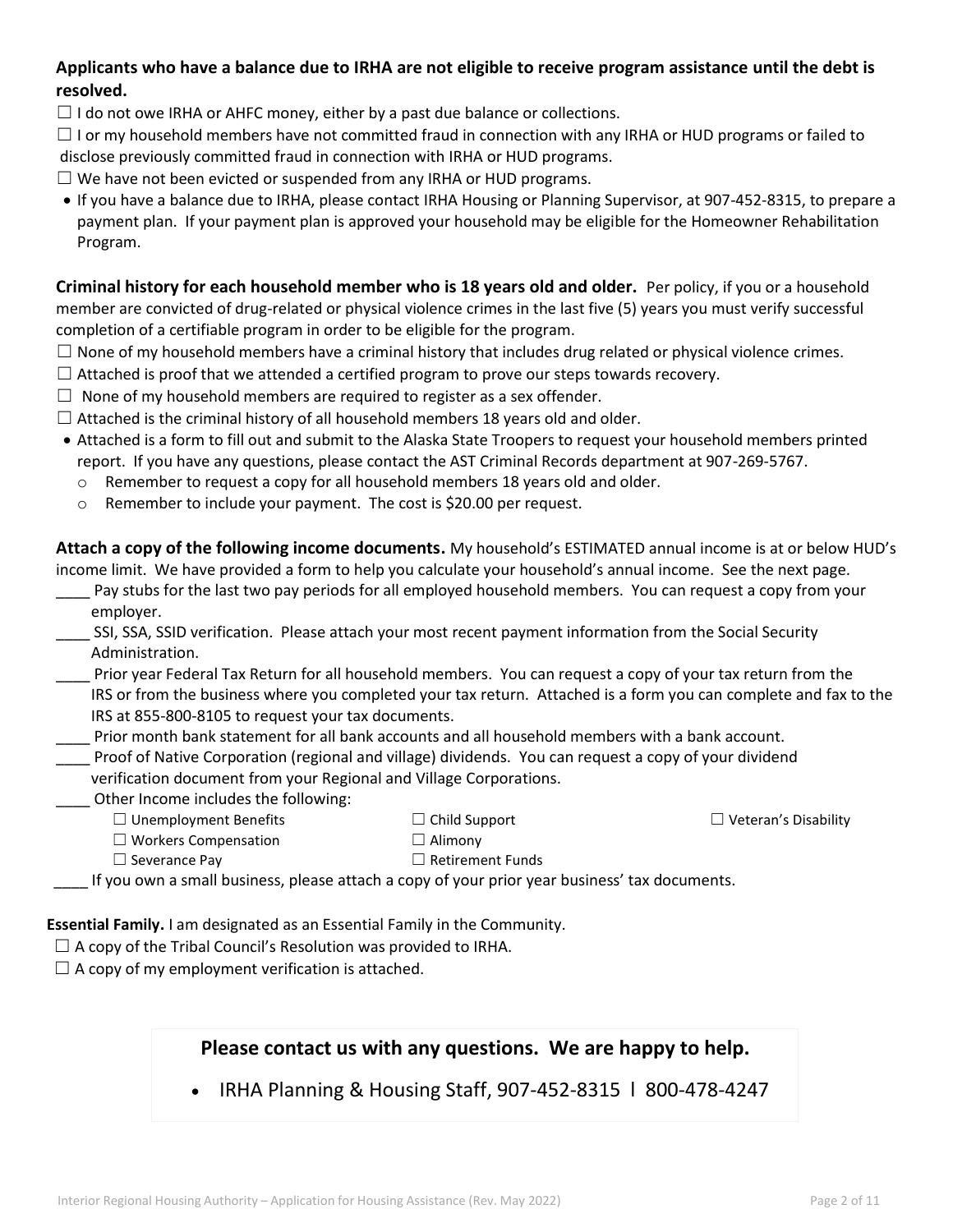## **ANNUAL HOUSEHOLD INCOME**

To calculate your annual household income, you need to get a total of each annual salary from wages, total of the dividends received and include other income for each household member. When you add these totals together you will get your estimated annual household income.

**Income Calculation:** Total income from wages. Do not try to calculate your anticipated overtime hours.

|     |               | TOTAL $\rightarrow$ \$ |            |
|-----|---------------|------------------------|------------|
| 3.5 | hourly rate x | hours/week x 52 weeks  | $=$ $\sim$ |
| 2.5 | hourly rate x | hours/week x 52 weeks  | $=$ $\sim$ |
| 1.  | hourly rate x | hours/week x 52 weeks  | $=$ $\sim$ |

**Dividend & Other Income:** Total income from dividends. Some regional and village corporation dividends are now non-taxable. IRHA still needs verification of your dividend income.

| 1. Regional Corporation                                                                                                                                                                                                       |                                                           |                                                                                                                                                                                                                                                                                                                     |
|-------------------------------------------------------------------------------------------------------------------------------------------------------------------------------------------------------------------------------|-----------------------------------------------------------|---------------------------------------------------------------------------------------------------------------------------------------------------------------------------------------------------------------------------------------------------------------------------------------------------------------------|
| 1. Village Corporation                                                                                                                                                                                                        |                                                           |                                                                                                                                                                                                                                                                                                                     |
| 1. SOA PFD Dividend                                                                                                                                                                                                           |                                                           | $\frac{1}{2}$ x x ___________ # of distributions/year= $\frac{1}{2}$                                                                                                                                                                                                                                                |
| 1. Other: ______________                                                                                                                                                                                                      |                                                           |                                                                                                                                                                                                                                                                                                                     |
| 2. Regional Corporation                                                                                                                                                                                                       |                                                           | $\frac{1}{2}$ x __________________ x _____________ # of distributions/year $\frac{1}{2}$                                                                                                                                                                                                                            |
| 2. Village Corporation                                                                                                                                                                                                        |                                                           | $\frac{1}{2}$ $\frac{1}{2}$ $\frac{1}{2}$ $\frac{1}{2}$ $\frac{1}{2}$ $\frac{1}{2}$ $\frac{1}{2}$ $\frac{1}{2}$ $\frac{1}{2}$ $\frac{1}{2}$ $\frac{1}{2}$ $\frac{1}{2}$ $\frac{1}{2}$ $\frac{1}{2}$ $\frac{1}{2}$ $\frac{1}{2}$ $\frac{1}{2}$ $\frac{1}{2}$ $\frac{1}{2}$ $\frac{1}{2}$ $\frac{1}{2}$ $\frac{1}{2}$ |
| 2. SOA PFD Dividend                                                                                                                                                                                                           |                                                           | $\frac{1}{2}$ x x ___________ # of distributions/year= $\frac{1}{2}$                                                                                                                                                                                                                                                |
| 2. Other: _____________                                                                                                                                                                                                       |                                                           |                                                                                                                                                                                                                                                                                                                     |
| 3. Regional Corporation                                                                                                                                                                                                       |                                                           | $\zeta$ # of distributions/year $\zeta$                                                                                                                                                                                                                                                                             |
| 3. Village Corporation                                                                                                                                                                                                        |                                                           | $\frac{1}{2}$ x __________________ x ____________ # of distributions/year $\frac{1}{2}$                                                                                                                                                                                                                             |
| 3. SOA PFD Dividend                                                                                                                                                                                                           |                                                           |                                                                                                                                                                                                                                                                                                                     |
|                                                                                                                                                                                                                               |                                                           |                                                                                                                                                                                                                                                                                                                     |
| 4. Regional Corporation                                                                                                                                                                                                       |                                                           | $\frac{1}{2}$ $\frac{1}{2}$ $\frac{1}{2}$ $\frac{1}{2}$ $\frac{1}{2}$ $\frac{1}{2}$ $\frac{1}{2}$ $\frac{1}{2}$ $\frac{1}{2}$ $\frac{1}{2}$ $\frac{1}{2}$ $\frac{1}{2}$ $\frac{1}{2}$ $\frac{1}{2}$ $\frac{1}{2}$ $\frac{1}{2}$ $\frac{1}{2}$ $\frac{1}{2}$ $\frac{1}{2}$ $\frac{1}{2}$ $\frac{1}{2}$ $\frac{1}{2}$ |
| 4. Village Corporation                                                                                                                                                                                                        |                                                           |                                                                                                                                                                                                                                                                                                                     |
| 4. SOA PFD Dividend                                                                                                                                                                                                           |                                                           |                                                                                                                                                                                                                                                                                                                     |
| 4. Other: ______________                                                                                                                                                                                                      |                                                           |                                                                                                                                                                                                                                                                                                                     |
| 5. Regional Corporation                                                                                                                                                                                                       |                                                           | $\frac{1}{2}$ + of distributions/year $\frac{1}{2}$                                                                                                                                                                                                                                                                 |
| 5. Village Corporation                                                                                                                                                                                                        |                                                           | $\zeta$ x x 100 x + 0f distributions/year $\zeta$                                                                                                                                                                                                                                                                   |
| 5. SOA PFD Dividend                                                                                                                                                                                                           |                                                           | $\zeta$ x x _____________ * # of distributions/year= $\zeta$ ______________________                                                                                                                                                                                                                                 |
| 5. Other: ______________                                                                                                                                                                                                      |                                                           |                                                                                                                                                                                                                                                                                                                     |
| 6. Regional Corporation                                                                                                                                                                                                       |                                                           | $\frac{1}{2}$ $\frac{1}{2}$ $\frac{1}{2}$ $\frac{1}{2}$ $\frac{1}{2}$ $\frac{1}{2}$ $\frac{1}{2}$ $\frac{1}{2}$ $\frac{1}{2}$ $\frac{1}{2}$ $\frac{1}{2}$ $\frac{1}{2}$ $\frac{1}{2}$ $\frac{1}{2}$ $\frac{1}{2}$ $\frac{1}{2}$ $\frac{1}{2}$ $\frac{1}{2}$ $\frac{1$                                               |
| 6. Village Corporation                                                                                                                                                                                                        |                                                           | $\frac{1}{2}$ $\frac{1}{2}$ $\frac{1}{2}$ $\frac{1}{2}$ $\frac{1}{2}$ $\frac{1}{2}$ $\frac{1}{2}$ $\frac{1}{2}$ $\frac{1}{2}$ $\frac{1}{2}$ $\frac{1}{2}$ $\frac{1}{2}$ $\frac{1}{2}$ $\frac{1}{2}$ $\frac{1}{2}$ $\frac{1}{2}$ $\frac{1}{2}$ $\frac{1}{2}$ $\frac{1}{2}$ $\frac{1}{2}$ $\frac{1}{2}$ $\frac{1}{2}$ |
| 6. SOA PFD Dividend                                                                                                                                                                                                           |                                                           |                                                                                                                                                                                                                                                                                                                     |
| 6. Other:                                                                                                                                                                                                                     |                                                           |                                                                                                                                                                                                                                                                                                                     |
| 7. Regional Corporation                                                                                                                                                                                                       |                                                           | $\frac{1}{2}$ $\frac{1}{2}$ $\frac{1}{2}$ $\frac{1}{2}$ $\frac{1}{2}$ $\frac{1}{2}$ $\frac{1}{2}$ $\frac{1}{2}$ $\frac{1}{2}$ $\frac{1}{2}$ $\frac{1}{2}$ $\frac{1}{2}$ $\frac{1}{2}$ $\frac{1}{2}$ $\frac{1}{2}$ $\frac{1}{2}$ $\frac{1}{2}$ $\frac{1}{2}$ $\frac{1}{2}$ $\frac{1}{2}$ $\frac{1}{2}$ $\frac{1}{2}$ |
| 7. Village Corporation                                                                                                                                                                                                        |                                                           | $\frac{1}{2}$ x _________________ x ____________ # of distributions/year $\frac{1}{2}$                                                                                                                                                                                                                              |
| 7. SOA PFD Dividend                                                                                                                                                                                                           |                                                           |                                                                                                                                                                                                                                                                                                                     |
| 7. Other: The Contract of the Contract of the Contract of the Contract of the Contract of the Contract of the Contract of the Contract of the Contract of the Contract of the Contract of the Contract of the Contract of the |                                                           | $\zeta$ x $\qquad \qquad$ # of payments/year = $\zeta$                                                                                                                                                                                                                                                              |
|                                                                                                                                                                                                                               | Please use a blank piece of paper if more space is needed | TOTAL $\rightarrow$ \$                                                                                                                                                                                                                                                                                              |

## **THIS IS YOUR ESTIMATED ANNUAL INCOME (Add all totals together) ----------->** = \$\_\_\_\_\_\_\_\_\_\_\_\_\_\_\_\_\_\_\_\_\_

|      | <b>2021 Median Family Income</b> |           |           | 93,900    |           | Alaska    |           |           |  |
|------|----------------------------------|-----------|-----------|-----------|-----------|-----------|-----------|-----------|--|
|      | Person                           | 2 Persons | 3 Persons | 4 Persons | 5 Persons | 6 Persons | 7 Persons | 8 Persons |  |
| 80%  | \$52,584                         | \$60,096  | \$67,608  | \$75,120  | \$81,130  | \$87,139  | \$93,149  | \$99,158  |  |
| 100% | \$65,730                         | \$75,120  | \$84,510  | \$93,900  | \$101,412 | \$108,924 | \$116,436 | \$123,948 |  |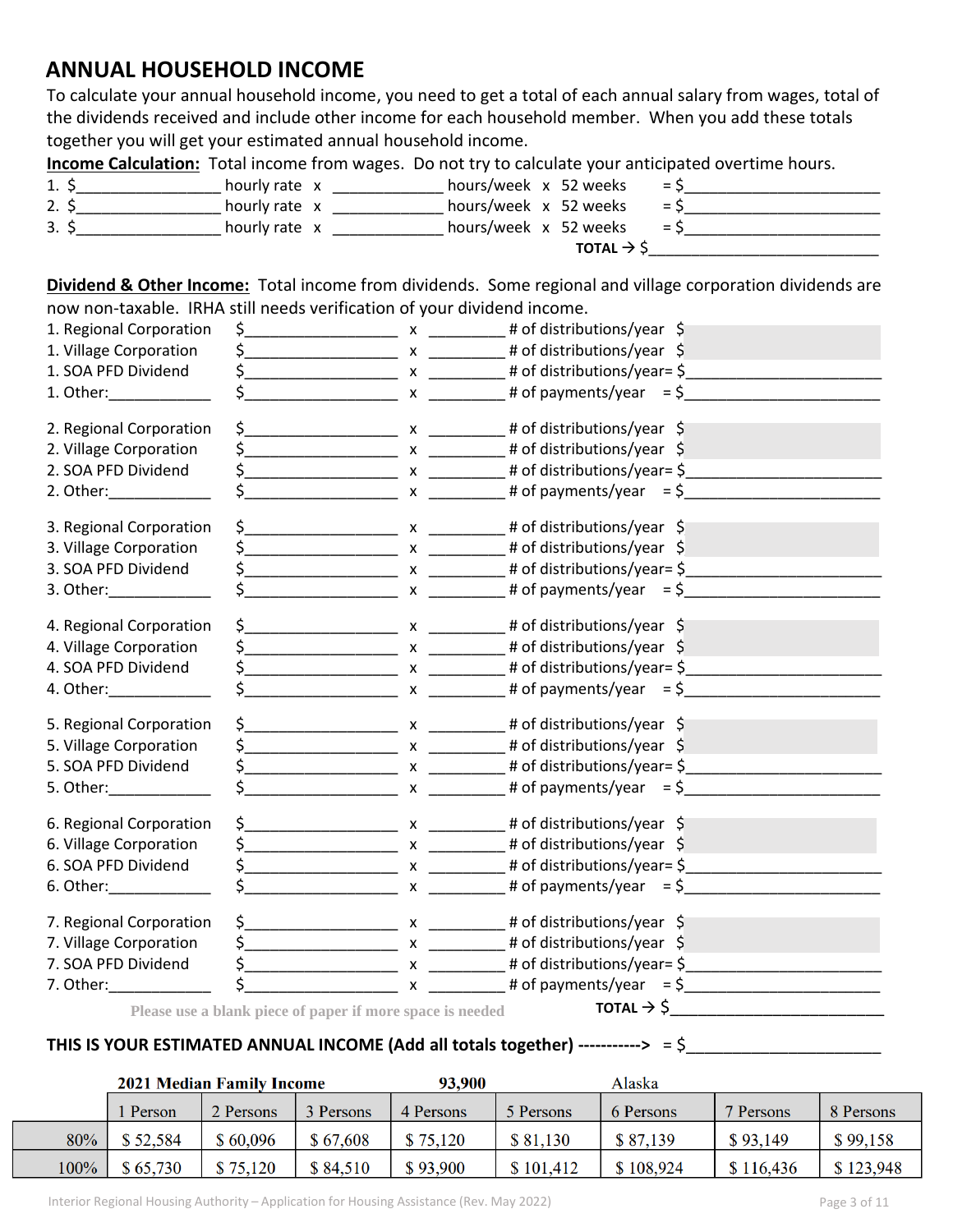### **Please provide all of the requested information so that IRHA may process your application. Use additional paper if necessary. Please print legibly.**

| <b>Applicant Name:</b>                     |             | Email:             |
|--------------------------------------------|-------------|--------------------|
| Home Phone:                                | Work Phone: | Cell Phone:        |
| <b>Co-Applicant Name:</b>                  |             | Phone:             |
| <b>Other Names Used:</b>                   |             |                    |
| <b>Current Address:</b>                    |             |                    |
| City:                                      |             | State: AK Zip Code |
| Mailing Address (if different than above): |             |                    |

#### Please list all household members who live in your home:

| Name | Relatio<br>nship | Marital<br>Status | Gen<br>der | Birth<br>date | Social Security # | <b>Tribally Enrolled</b><br>to | Regional<br>Corporation | Village<br>Corporation |
|------|------------------|-------------------|------------|---------------|-------------------|--------------------------------|-------------------------|------------------------|
|      | Applicant        |                   |            |               |                   |                                |                         |                        |
|      |                  |                   |            |               |                   |                                |                         |                        |
|      |                  |                   |            |               |                   |                                |                         |                        |
|      |                  |                   |            |               |                   |                                |                         |                        |
|      |                  |                   |            |               |                   |                                |                         |                        |
|      |                  |                   |            |               |                   |                                |                         |                        |
|      |                  |                   |            |               |                   |                                |                         |                        |
|      |                  |                   |            |               |                   |                                |                         |                        |

#### **HOUSEHOLD INCOME:**

| From:                |
|----------------------|
| To:<br>$\frac{1}{2}$ |
| From: $/$ /          |
| To:<br>$\frac{1}{2}$ |
| From: $/$ /          |
| $\frac{1}{2}$<br>To: |
| From: $/$ /          |
| $\frac{1}{2}$<br>To: |

Please list all income earned, including from, wages, self-employment, child support, retirement, worker's compensation, SSI, SSA, SSID, veteran's disability, severance pay, alimony, pension.

| <b>FAMILY MEMBER</b> | SOURCE of INCOME | YEARLY INCOME |
|----------------------|------------------|---------------|
|                      |                  |               |
|                      |                  |               |
|                      |                  |               |
|                      |                  |               |
|                      |                  |               |
|                      |                  |               |
|                      |                  |               |
|                      |                  |               |
|                      |                  |               |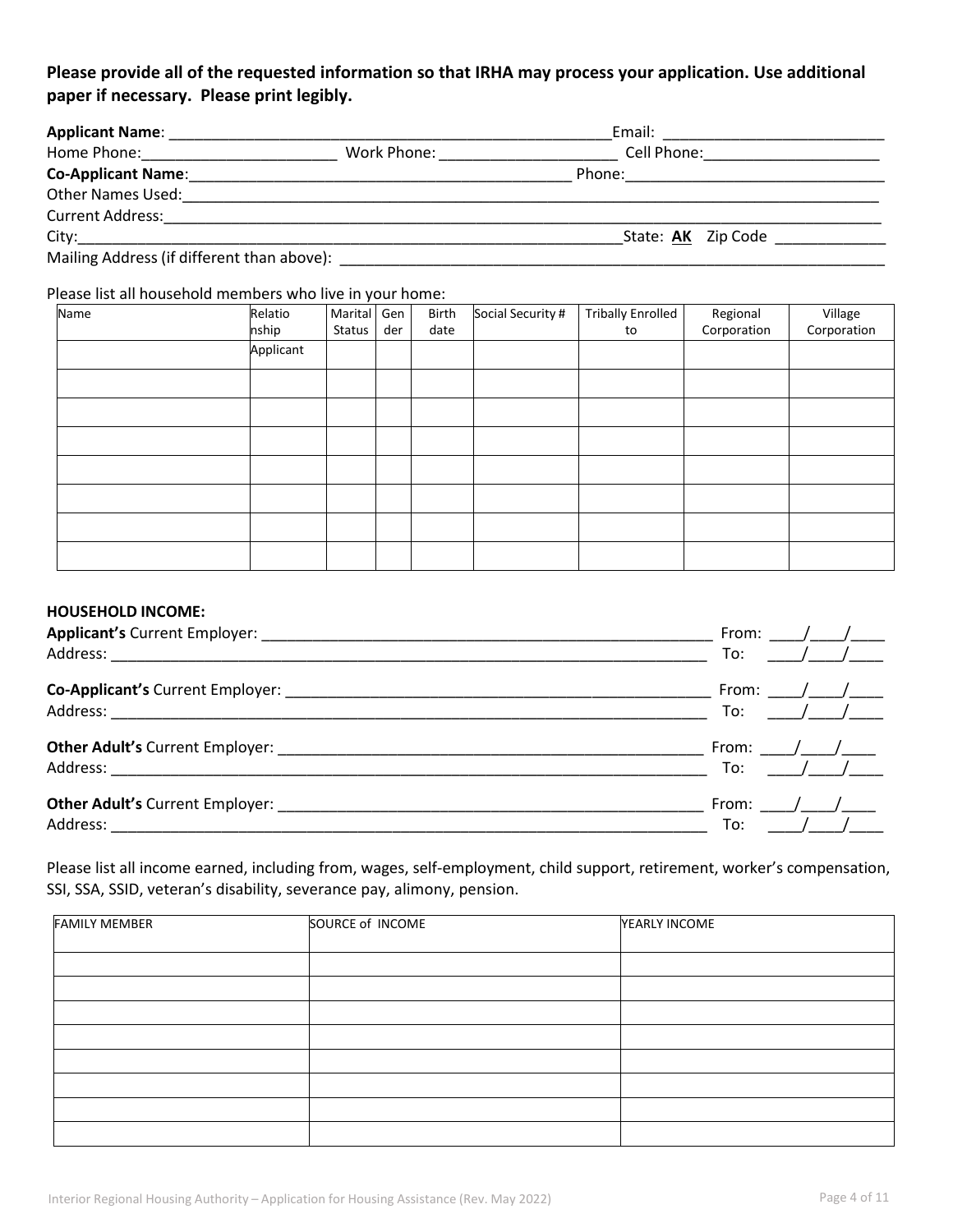| <b>PROPERTY INFORMATION:</b>                                                             |                                                                                                                          |
|------------------------------------------------------------------------------------------|--------------------------------------------------------------------------------------------------------------------------|
|                                                                                          |                                                                                                                          |
|                                                                                          |                                                                                                                          |
| Do you live in your home year around? $\Box$ Yes $\Box$ If No, please list reason why.   |                                                                                                                          |
|                                                                                          | What year was your home built? _______________ How many bedrooms? ___________ Year moved in: ____________                |
| Do you have water/sewer? $\Box$ Yes $\Box$ No                                            |                                                                                                                          |
|                                                                                          |                                                                                                                          |
| Please list the health, safety and weatherization concerns that you have with your home. |                                                                                                                          |
|                                                                                          |                                                                                                                          |
|                                                                                          |                                                                                                                          |
|                                                                                          |                                                                                                                          |
|                                                                                          | Do you own additional properties? $\Box$ Yes $\Box$ No. If so, please list the addresses of all other real estate owned: |
| <b>FRIENDLY REMINDER:</b>                                                                | Attach all required documentation to this application. IRHA will not accept incomplete applications.                     |
|                                                                                          | By signing below, I hereby certify that all information provided above are true and correct, to my knowledge.            |
|                                                                                          |                                                                                                                          |
|                                                                                          |                                                                                                                          |
|                                                                                          |                                                                                                                          |
|                                                                                          |                                                                                                                          |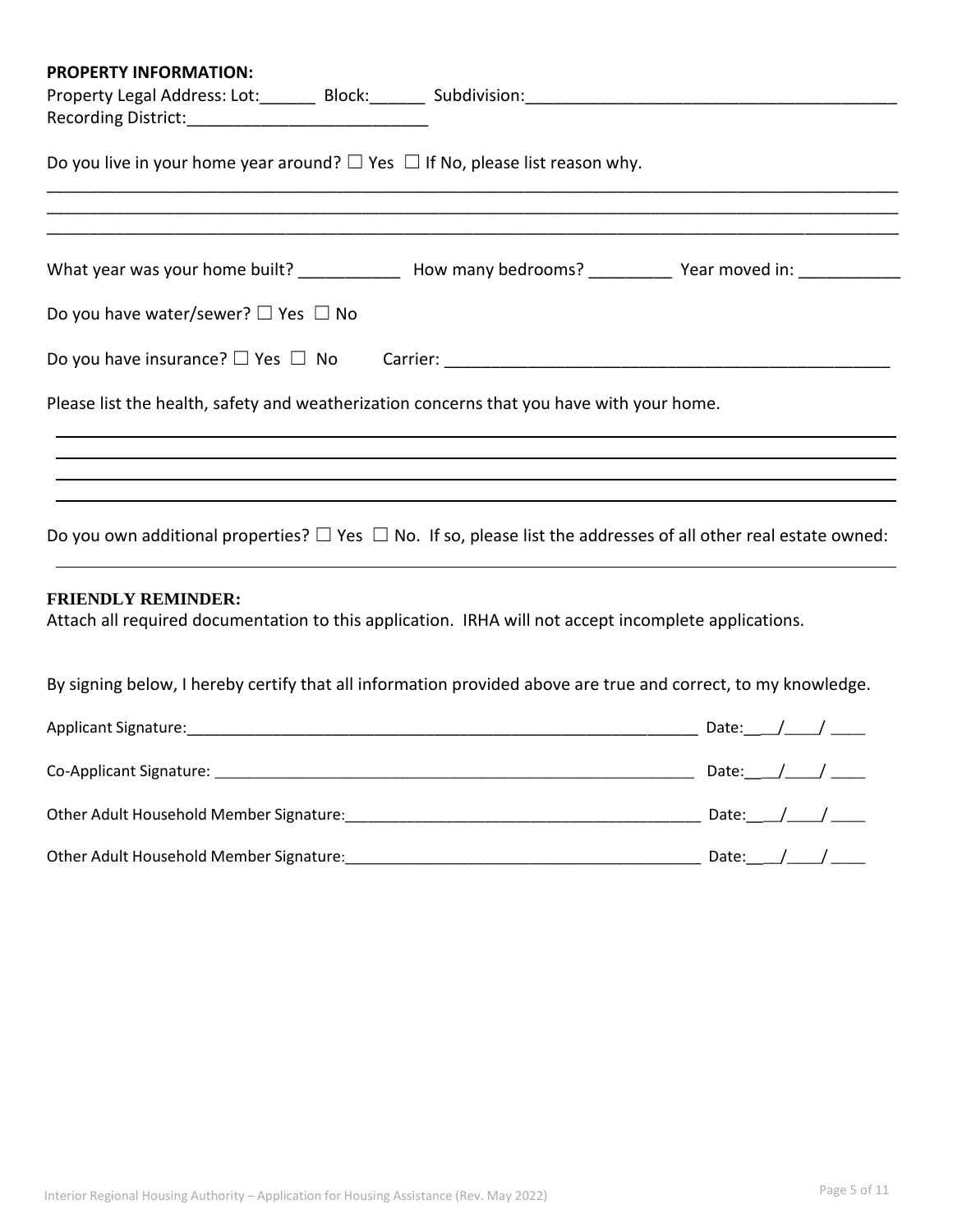## **APPLICANT CERTIFICATION FORM**

I hereby swear or attest that all of the information provided on this application is true and correct. I understand that this is not a contract and does not bind either party. If any information is found to befalse or misleading, I understand that I will be disqualified from the program or other actions may betaken against me. I also understand that this program is FEDERALLY funded through Interior Regional Housing Authority.

#### **Giving True and Complete Information**

I certify that all the information provided on household composition, income, family assets and items for allowances and deductions, is accurate and complete to the best of my knowledge. I have reviewed the application form and the HUD Form "Things You Should Know" and certify that the information on my/our application form is true and correct.

#### **Reporting on Prior Housing Assistance**

I certify that I have disclosed where I received any previous Federal housing assistance and whether or not any money is owed. I certify that we did not commit any fraud, knowingly misrepresent any information, orvacate the unit in violation of the lease in any previous Federal assistance.

#### **Owner-Occupancy Property**

I certify that the house will be my principal residence. I will not live anywhere else without notifying IRHA immediately in writing. I will not sublease the property unless it has been approved by IRHA.

#### **Cooperation**

I know that I am required to cooperate in supplying all information needed to determine my eligibility. I understand failure or refusal to do so may result in delays or termination of this application for eligibility determination.

#### **Criminal and Administrative Actions for False Information**

I understand that knowingly supplying false, incomplete or inaccurate information is punishable underFederal or State criminal law and is grounds for termination from the program.

#### **Documentation**

IRHA will determine eligibility when my application is complete. All required documentation and information must be submitted to IRHA with the application form. I understand that funds will be expendedon a "*first come, first served"* basis, and that if the application is not complete, IRHA will not accept it.

#### **Signature and Date of All Household Adults**

| Applicant Signature: National Applicant Signature: | Date: $\angle$ $\angle$ $\angle$ |
|----------------------------------------------------|----------------------------------|
|                                                    | Date: $\angle$ $\angle$ $\angle$ |
| Other Adult Household Member Signature:            |                                  |
| Other Adult Household Member Signature:            |                                  |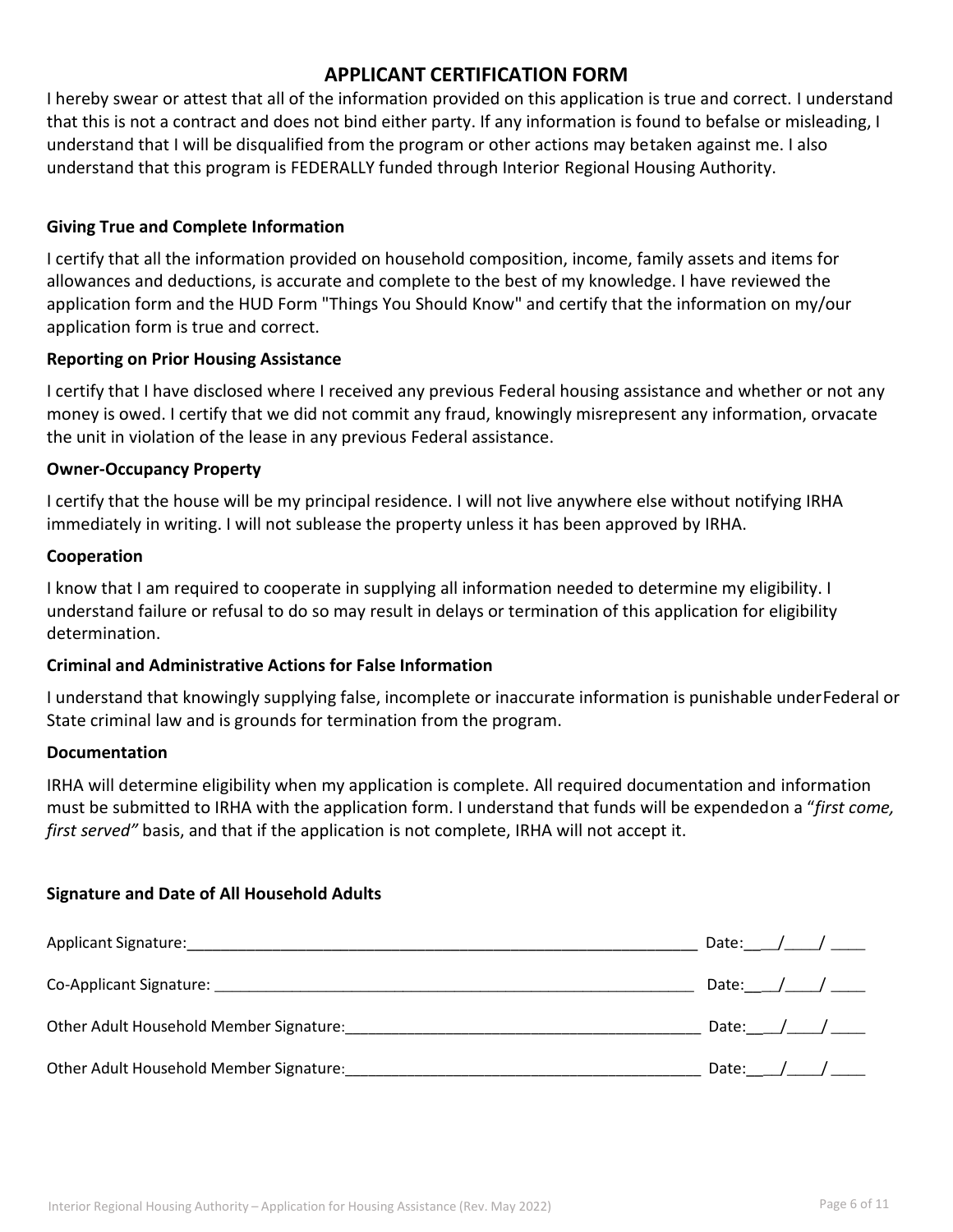## **APPLICANT DISCLOSURE Conflict of Interest Statement**

| Applicant Name(s):                                                                                                        | Date: |
|---------------------------------------------------------------------------------------------------------------------------|-------|
| Name of IRHA Program applying for: Homeowner Rehabilitation Program                                                       |       |
| I am applying for the IRHA program noted above and I am disclosing that:                                                  |       |
| $\Box$ I am an IRHA employee, IRHA Board of Commissioner, or Village Tribal Council Member or employee.                   |       |
| I am an immediate family member of an IRHA employee, IRHA Board of Commissioner, or Tribal Council<br>Member or employee. |       |
| I am a business partner of an IRHA employee, IRHA Board of Commissioner, or Tribal Council Member<br>Or employee.         |       |
| am neither to all of the above.                                                                                           |       |

If you are a family member or business partner of an IRHA employee, IRHA Board of Commissioner,or Tribal Council member, please state their name and your relationship to them:

| Name | Relationship |
|------|--------------|
|      |              |
|      |              |
|      |              |
|      |              |

#### **A C K N O W L E D G E M E N T**

I understand that a public disclosure of my selection will be made and that a copy of this disclosureshall be submitted to the U.S. Department of Housing and Urban Development.

I have been notified of my opportunity to receive a copy of the Conflict-of-Interest Policy or to receiveadditional information from IRHA.

I understand that this disclosure does not disqualify and/or determine my application ineligible.

#### **Signature of All Household Adults**

| <b>Applicant Signature:</b>             | Date: / / |
|-----------------------------------------|-----------|
|                                         |           |
| Other Adult Household Member Signature: |           |
| Other Adult Household Member Signature: | Date: / / |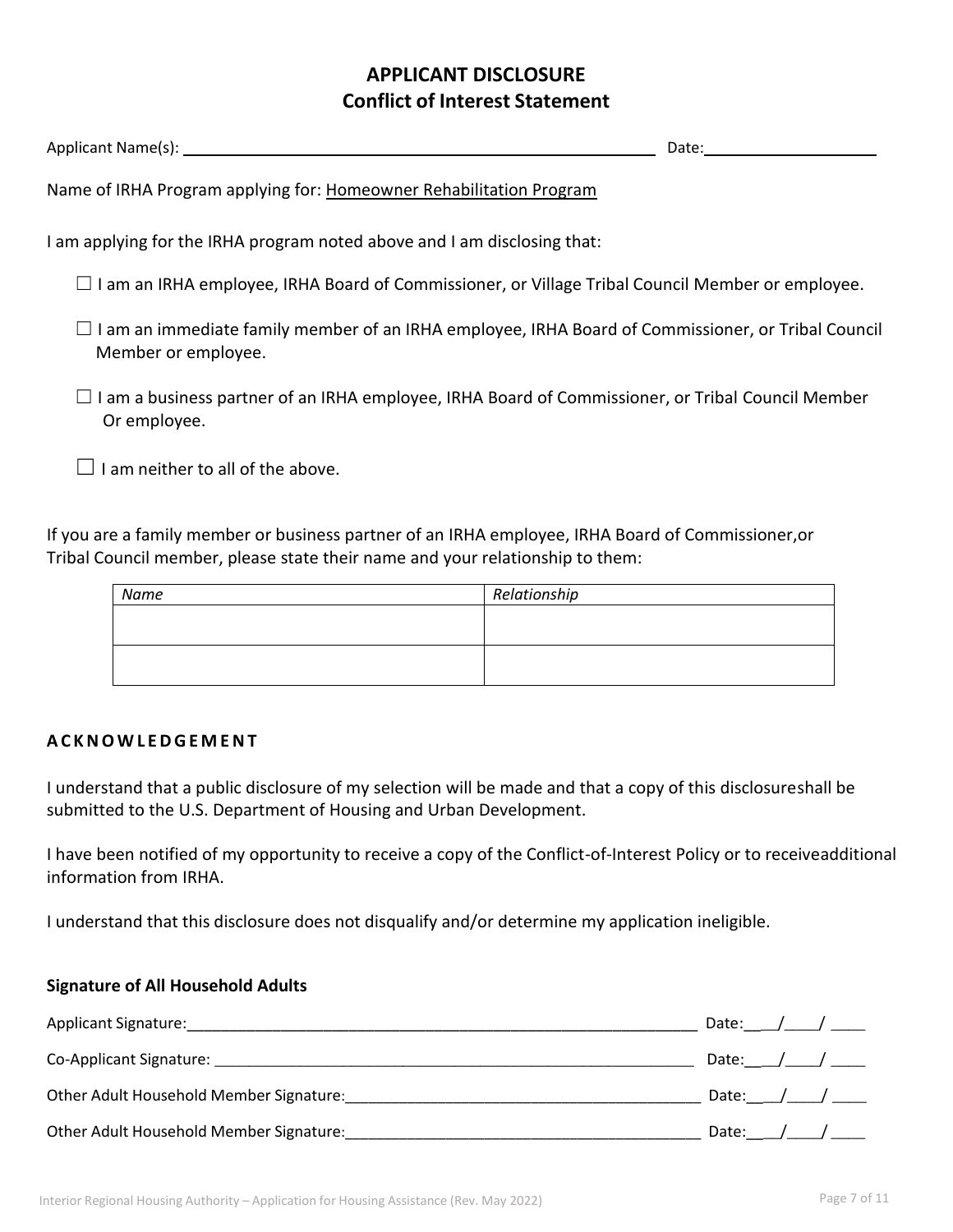**Interior Regional Housing Authority 828 27th Avenue Fairbanks, AK 99701 907-452-8315, 800-478-IRHA, Fax 452-8324 ATTN: Planning Department**



#### **CONSENT FOR RELEASE OF CONFIDENTIAL INFORMATION**

I, **the contract of the Interior Regional** contract the Interior Regional contract the Interior Regional HousingAuthority to obtain any and all information pertaining to my application to determine my eligibility for housing assistance. For example: Bank financial information, cash assistance of any kind (ASAP/ GA/ SSI/ SSDI/ APA), wage information, tribal enrollment, Permanent Fund Dividend, Doyon Limited programs, and Tanana Chiefs Conference programs. Please release my confidential information from my file to:

NAME: IRHA PLANNING & HOUSING DEPARTMENT PERSONNEL

ORGANIZATION: INTERIOR REGIONAL HOUSING AUTHORITY

ADDRESS: 828 27th Avenue, Fairbanks, AK 99701

**Purpose of disclosure:** Eligibility Determination for Rehabilitation Assistance

**Material to be released to IRHA:** All information, as requested, to determine program eligibility

My signature indicates I have read this form and/or have had it read to me. I know that any andall information is to be disclosed for determining my eligibility.

This consent form does not expire unless revoked by me in writing. I am able to revoke this consent (in writing) at any time.

| Date: $\_\_\_\_\_\_\_\_\_\_\_\_\_\_\_\_\_\_\_\_\_\_\_\_\_\_$ |
|--------------------------------------------------------------|
|                                                              |
|                                                              |
|                                                              |
|                                                              |
|                                                              |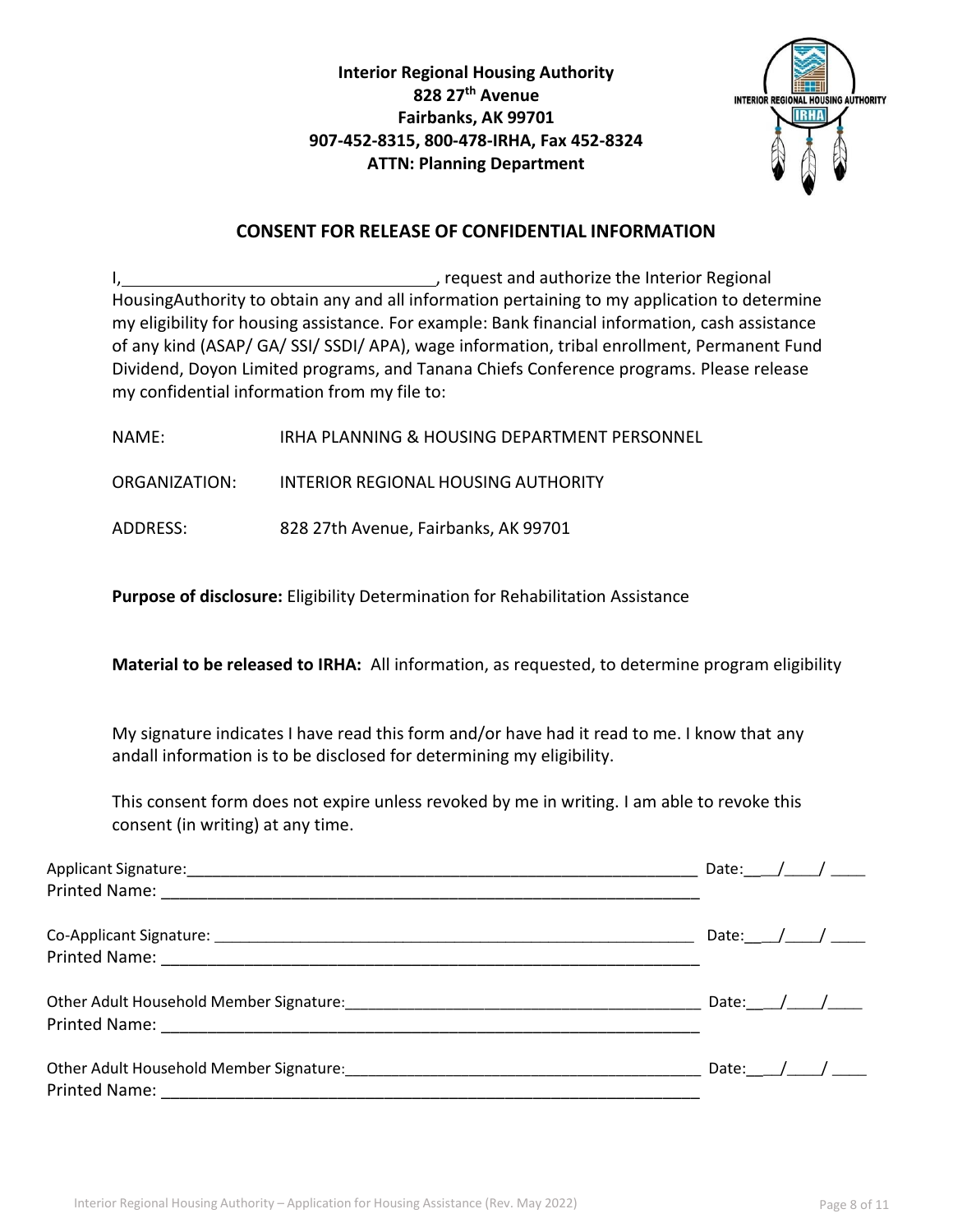|    | <b>Interior Regional Housing Authority</b><br><b>INTERIOR REGIONAL HOUSING AUTHORITY</b><br>IRHA                                                                                                                                                                                                                                                                                             |  |  |  |
|----|----------------------------------------------------------------------------------------------------------------------------------------------------------------------------------------------------------------------------------------------------------------------------------------------------------------------------------------------------------------------------------------------|--|--|--|
|    | <b>Employment Verification</b><br>U.S. Government Required Information - Please respond within 5 days                                                                                                                                                                                                                                                                                        |  |  |  |
|    |                                                                                                                                                                                                                                                                                                                                                                                              |  |  |  |
|    |                                                                                                                                                                                                                                                                                                                                                                                              |  |  |  |
|    | To: $\overline{\phantom{a}}$<br>(Company Name)<br>(Address)                                                                                                                                                                                                                                                                                                                                  |  |  |  |
|    | RE:<br><u> 1989 - Johann Stoff, deutscher Stoffen und der Stoffen und der Stoffen und der Stoffen und der Stoffen und d</u>                                                                                                                                                                                                                                                                  |  |  |  |
|    | (Applicant/Homebuyer)<br>(Social Security #)                                                                                                                                                                                                                                                                                                                                                 |  |  |  |
|    | The employee named above has applied for, or is receiving eligibility for, federal housing assistance at our site. We are<br>required to verify this person's employment income. Failure to submit the information requested below may result in denial<br>of housing assistance. This information is used only in determining eligibility and household rent and will be kept confidential. |  |  |  |
|    | We would appreciate your prompt return of this form. If you have any questions, please call IRHA's Planning Department at<br>907-452-8315.                                                                                                                                                                                                                                                   |  |  |  |
|    | Respectfully,                                                                                                                                                                                                                                                                                                                                                                                |  |  |  |
|    | <b>IRHA Representative</b>                                                                                                                                                                                                                                                                                                                                                                   |  |  |  |
|    |                                                                                                                                                                                                                                                                                                                                                                                              |  |  |  |
|    | RELEASE: By my signature below, I hereby consent to the release of information requested.                                                                                                                                                                                                                                                                                                    |  |  |  |
|    |                                                                                                                                                                                                                                                                                                                                                                                              |  |  |  |
|    |                                                                                                                                                                                                                                                                                                                                                                                              |  |  |  |
|    | THIS SECTION IS TO BE COMPLETED BY EMPLOYER                                                                                                                                                                                                                                                                                                                                                  |  |  |  |
| 1. |                                                                                                                                                                                                                                                                                                                                                                                              |  |  |  |
| 2. | Expected gross earnings during the next twelve (12) months: \$                                                                                                                                                                                                                                                                                                                               |  |  |  |
| 3. | Previous twelve (12) months' gross earnings: $\frac{1}{2}$<br>Current salary - base rate pay                                                                                                                                                                                                                                                                                                 |  |  |  |
|    | \$ _______________________per hour for ______________________hours per week; or                                                                                                                                                                                                                                                                                                              |  |  |  |
|    | \$ _____________________per hour for _____________________weeks per year; or                                                                                                                                                                                                                                                                                                                 |  |  |  |
|    | \$ <b>Example 1</b> Per hour for <b>Example 2</b> months per year; or annual salary \$ <b>Example 2</b> Per hour for <b>Example 2</b> months per year; or annual salary \$ <b>Example 2</b>                                                                                                                                                                                                  |  |  |  |
| 4. |                                                                                                                                                                                                                                                                                                                                                                                              |  |  |  |
| 5. | Employee works $\Box$ Full-time $\Box$ Part-time $\Box$ Seasonally $\Box$ Temporarily                                                                                                                                                                                                                                                                                                        |  |  |  |
| 6. | Overtime pay rate per hour \$                                                                                                                                                                                                                                                                                                                                                                |  |  |  |
| 7. | Expected hours of overtime during the next twelve (12) months                                                                                                                                                                                                                                                                                                                                |  |  |  |
| 8. |                                                                                                                                                                                                                                                                                                                                                                                              |  |  |  |
|    |                                                                                                                                                                                                                                                                                                                                                                                              |  |  |  |

| Signature/Title_ |  |
|------------------|--|
|                  |  |

WARNING: Section 1001 of Title 18 of the U.S. Code makes it a criminal offense to make willful statements or misrepresentation of any material fact involving the use of or obtaining of federal funds.

**Please return to: IRHA, 828 27th Avenue, Fairbanks, AK 99701 | ph 907‐452‐8315 | fax 907‐452‐8324**

**Each employed household member must complete this form**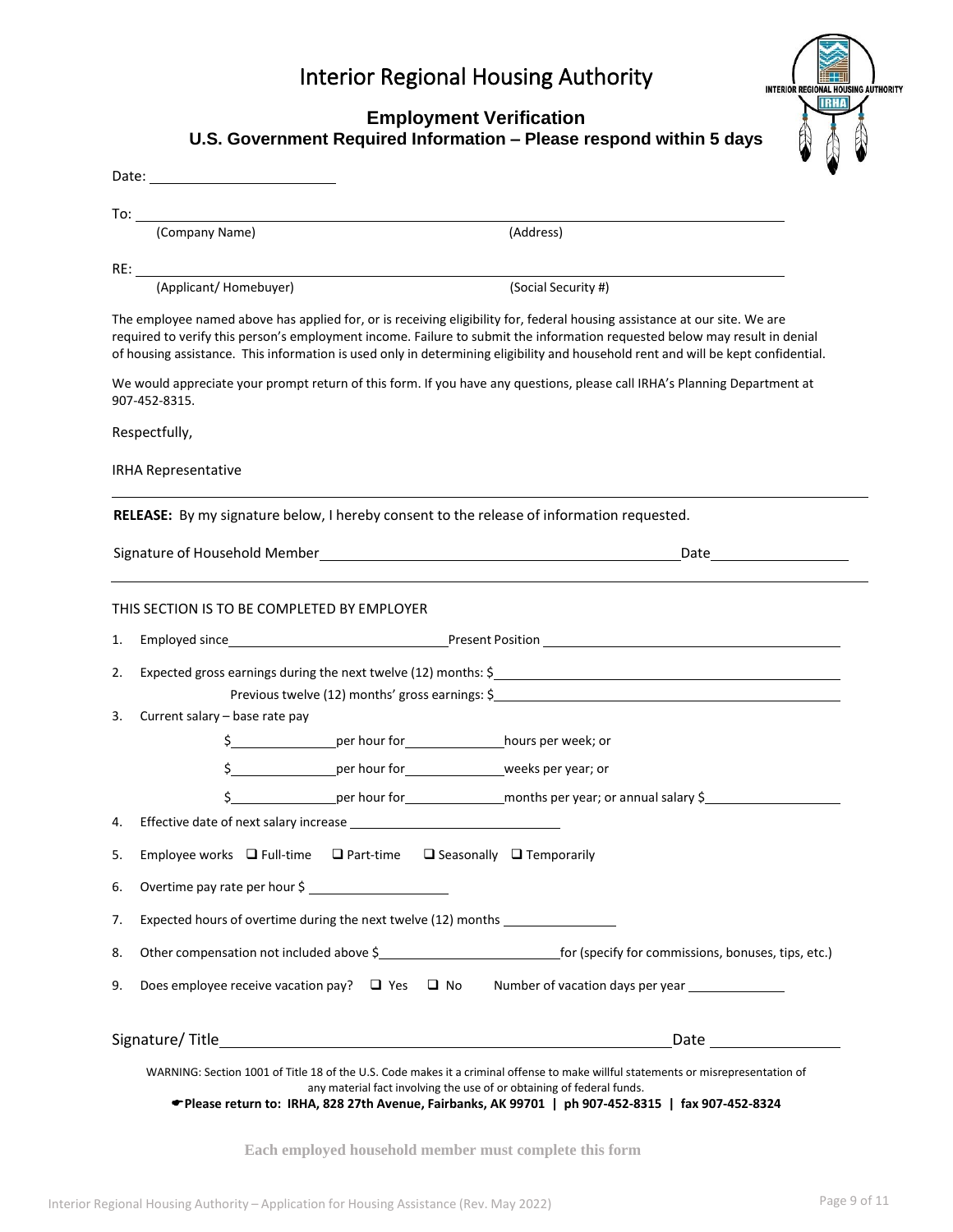## **U.S. Department of Housing and Urban Development Office of Inspector General (May 2021)**



#### **THINGS YOU SHOULD KNOW**

Don't risk your chances for Federally assisted housing by providing false, incomplete, or inaccurate information on your application forms.

**Purpose:** This is to inform you that there is certain information that you must provide when applying for assisted housing. There are penalties that apply if you knowingly omit information or give false information.

**Penalties for Committing Fraud:** The United States Department of Housing and Urban Development (HUD) places high priority on preventing fraud. If your application or recertification forms contain false or incomplete information,you may be:

- Evicted from your apartment or house.
- Required to repay all overpaid rental assistance you received.
- Fined up to \$10,000.
- Imprisoned for up to 5 years.
- Prohibited from receiving future assistance.

Your State and local governments may have other laws and penalties as well.

**Asking Questions:** When you sit down with the person who fills out your application, you should know what is expected of you. If you do not understand something, say so. That person can answer yourquestion or find out what the answer is.

**Completing the Application:** When you give your answers to application questions, you must include the following information:

#### Income

- All sources of money you and any member of your family receives (wages, welfare payments, alimony, social security, pension, etc.)
- Any money you receive on behalf of your children (child support, social security forchildren, etc.)
- Income from assets (interest from savings account, credit union, or certificate of deposit;dividends from stocks etc.)
- Earnings from the second job or part time job.
- Any anticipated income (such as a bonus or pay raise you expect to receive.)

#### Assets

- All bank accounts, savings bonds, certificates of deposit, stocks, real estates, etc. that is owned by you and any adult member of your family/household who will be living with you.
- Any business or asset you sold in the past 2 years for less than its full value, such as yourhome to your children.
- The names of all the people (adults and children) who will actually be living with you,regardless of if they are related to you or not.

#### **Signing the Application:**

• Do not sign any form unless you have read it, understand it, and are sure everything iscomplete and accurate.